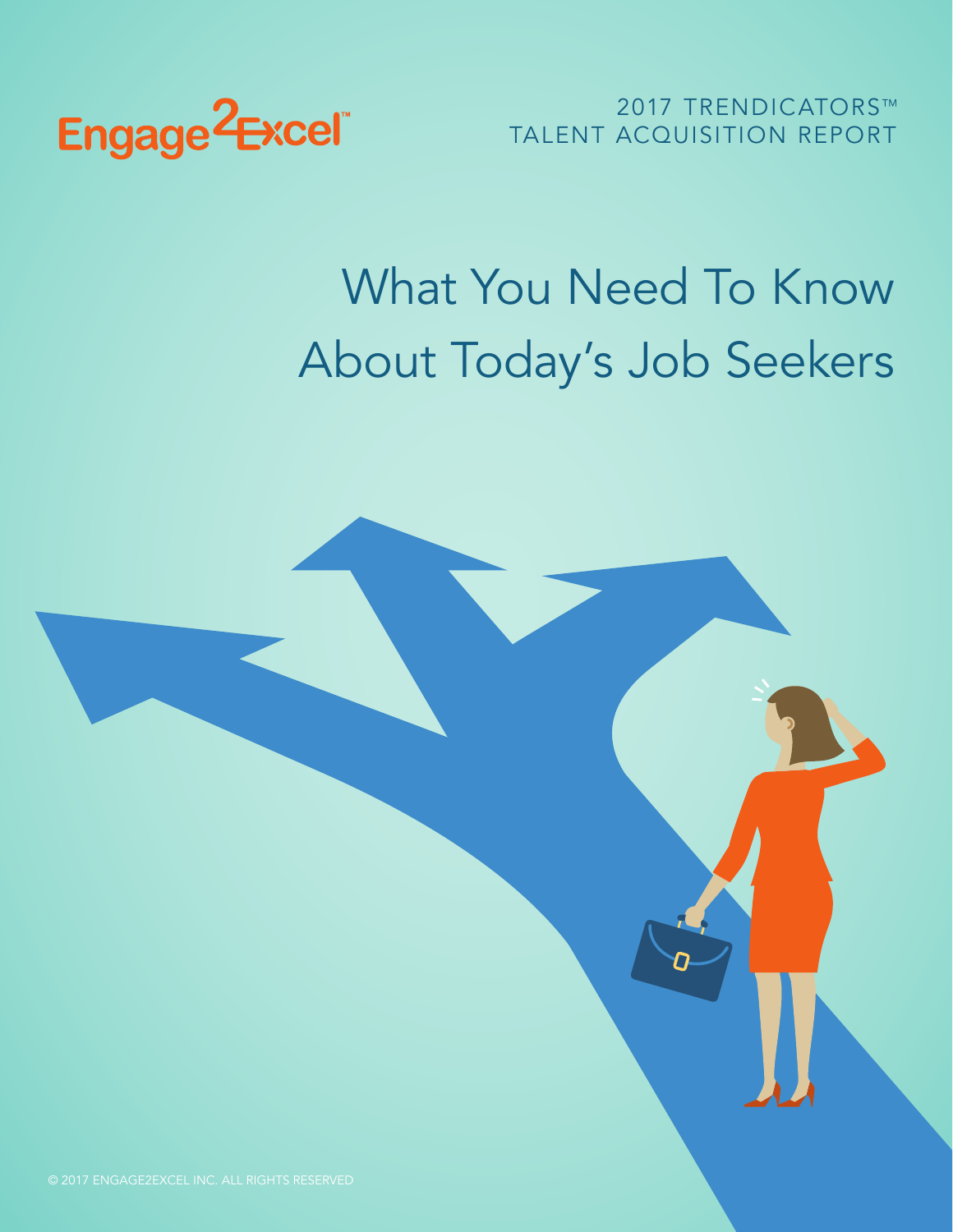### Introduction

As the employment marketplace continues to heat up, recruiters must become better marketers to attract and retain the best-qualified talent. That means the increased use of segmentation and the development of candidate personas to create and target more effective recruitment content, job descriptions, candidate experiences and sourcing strategies.

Engage2Excel is pleased to present Part Two of the *2017 Trendicators Report: What You Need to Know about Today's Job Seekers*, which examines the perceptions and preferences of job seekers from different demographic segments. This research report is the result of collaboration between Engage2Excel and Dr. Jack Wiley. Dr. Jack Wiley is well known for his RESPECT framework, which focuses on what employees really want from their employer. The acronym RESPECT stands for Recognition, Exciting Work, Security, Pay, Education and Career Growth, Conditions, and Truth.

The results published in this report are based on a survey of 1,500 job seekers, including 940 active job seekers, 507 passive job seekers and 53 non-job seekers.

Common sense dictates that different demographic groups share perceptions, preferences and behaviors during the recruitment process. However, until now, there has been a lack of data for understanding these differences in today's talent marketplace.

Because of a lack of reliable demographic insights, many companies resort to homogenized recruitment strategies. Whether you are marketing products or employment opportunities, one-size-fits-all strategies don't work. Just as consumers are drawn to brands that "understand them," job seekers, who have many more choices available to them today, are attracted to employers that cater to their career requirements, interests and expectations. Failure to understand and address differences in perceptions and preferences among job seekers today results in fewer qualified candidates in your pipeline, lower offer-to-acceptance rates and higher voluntary turnover within the first year of employment.

### In this report, we explore what you need to know about today's job seekers from six different perspectives:

- The Recruitment Process through a Generational Lens
- Fundamental Differences between Active and Passive Job Seekers
- How Demographics Influence Job Seekers' Reasons for Leaving
- Key Factors that Influence Job Offer Acceptance
- Job Seeker Expectations before Day One
- The Impact of Onboarding on Retention

For additional insights, check out Part One, *Trendicators Report: The Role of Recognition in Recruiting, Onboarding and Retaining Employees.*



*Jack Wiley is an author, consultant, researcher and instructor. For almost three decades, he has focused on two big research questions: what do employees most want and what organizational factors best promote employee engagement, performance confidence and business success.*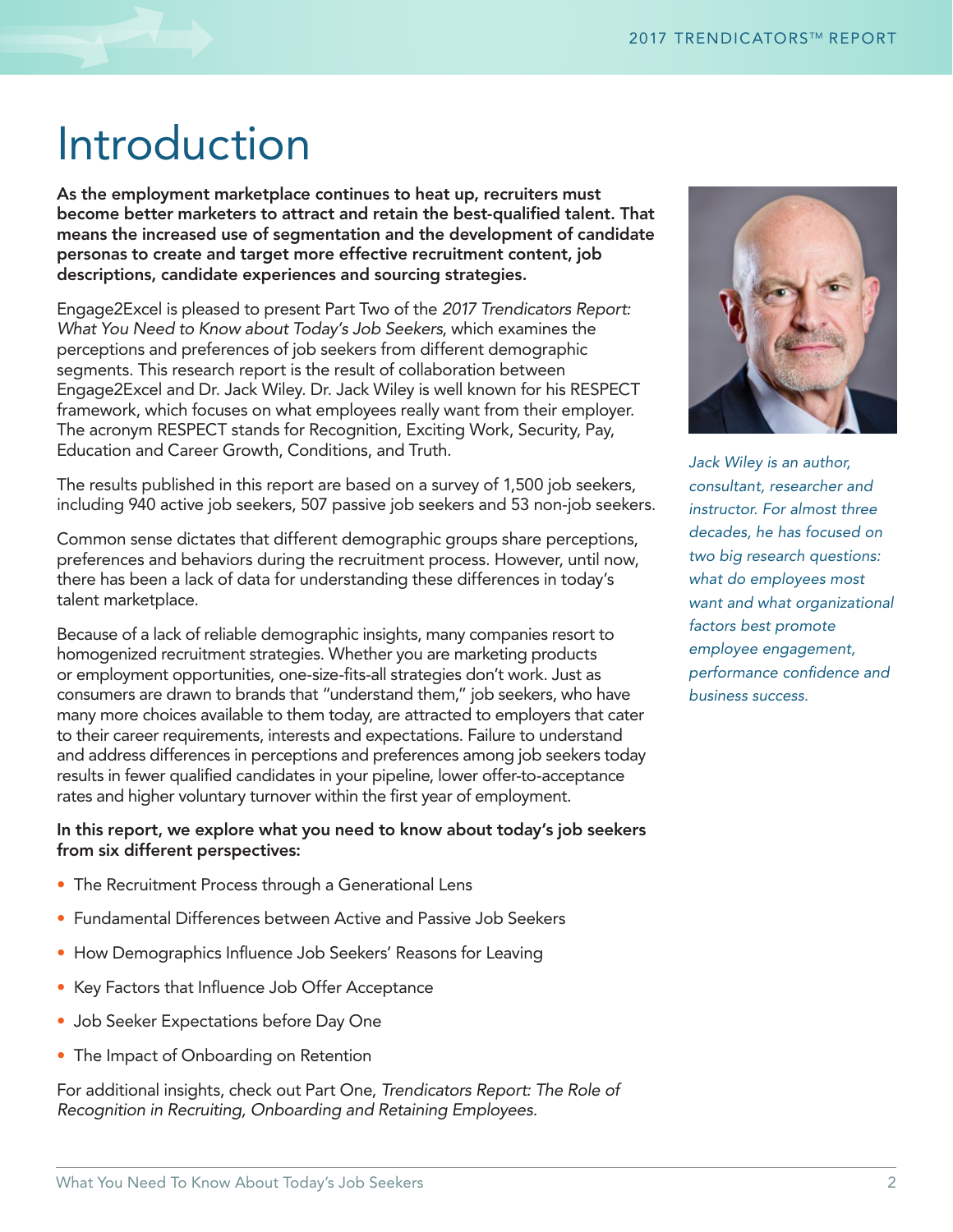### SURVEY HIGHLIGHTS AT A GLANCE

| <b>IMPORTANCE OF RECOGNITION DURING PRE-HIRE PROCESS</b><br>81%<br><b>MILLENNIALS</b><br>55%<br>$\overline{X}$<br>39%<br><b>BOOMERS</b><br>31%<br>Z               |
|-------------------------------------------------------------------------------------------------------------------------------------------------------------------|
| <b>IMPORTANCE OF SOCIAL INTERACTION DURING PRE-HIRE PROCESS</b><br>81%<br><b>MILLENNIALS</b><br>32%<br><b>BOOMERS</b>                                             |
| CURRENTLY WORKING REMOTELY AT LEAST 20 PERCENT OF THE TIME<br>85%<br><b>MILLENNIALS</b><br>42%<br><b>BOOMERS</b>                                                  |
| JOB SEEKERS WHO ACCEPTED A JOB OFFER DURING MOST RECENT<br>RECRUITMENT PROCESS<br>26%<br><b>ACTIVE</b><br>65%<br>PASSIVE                                          |
| TOP REASON FOR LEAVING CURRENT EMPLOYER<br><b>MEN</b><br><b>WOMEN</b><br>Lack of recognition,<br>Inadequate or unfair<br>appreciation, or respect<br>compensation |

### DECEMBER 2016 SURVEY DEMOGRAPHICS

- Number of Respondents: 1,500 (940 active job seekers, 507 passive job seekers open to learning about a better job opportunity and 53 non-job seekers)
- Countries Represented: United States
- Industries Represented: All Major Industries
- Respondent Demographics: U.S. adult workers in all job types with equal representation of gender, age group and racial/ethnic origin
- Margin of Error: 95% confidence level +/- 1.5%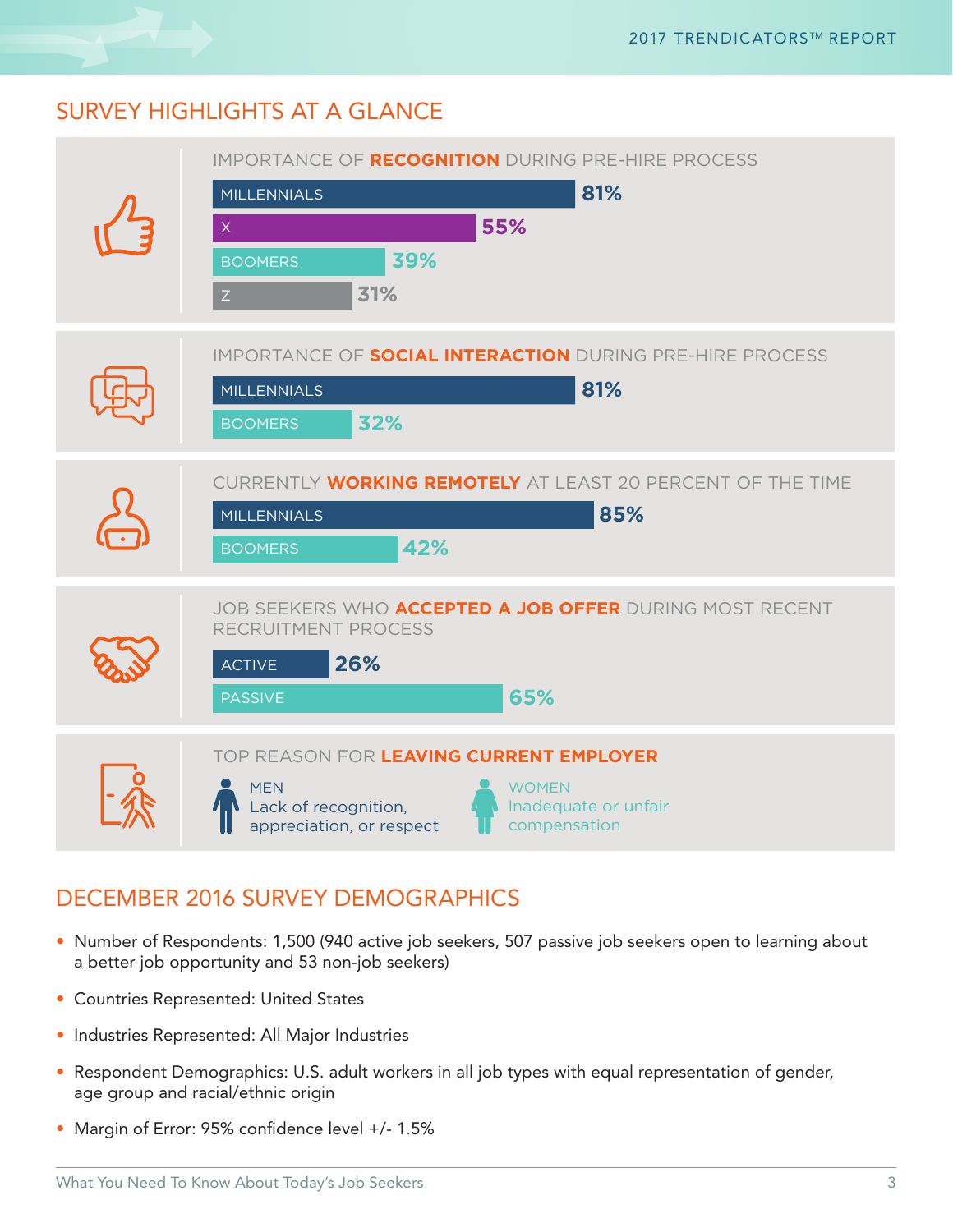# Table of Contents

| The Recruitment Process Through a Generational Lens            |
|----------------------------------------------------------------|
|                                                                |
| Fundamental Differences between Active and Passive Job Seekers |
|                                                                |
| How Demographics Influence Job Seekers' Reasons for Leaving    |
|                                                                |
| Key Factors that Influence Job Offer Acceptance                |
|                                                                |
| Job Seeker Expectations for Pre-Boarding and Onboarding        |
|                                                                |
|                                                                |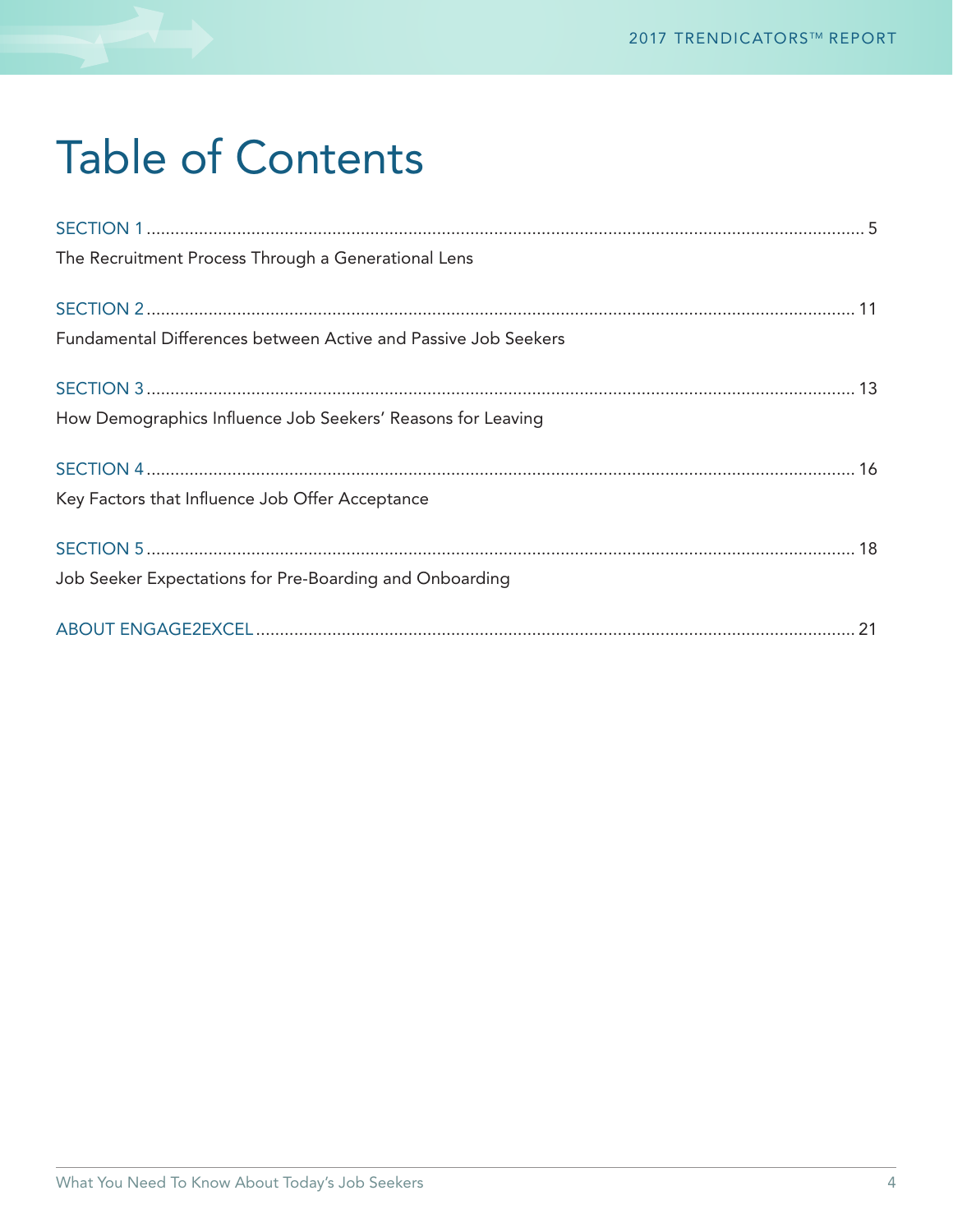# The Recruitment Process Through a Generational Lens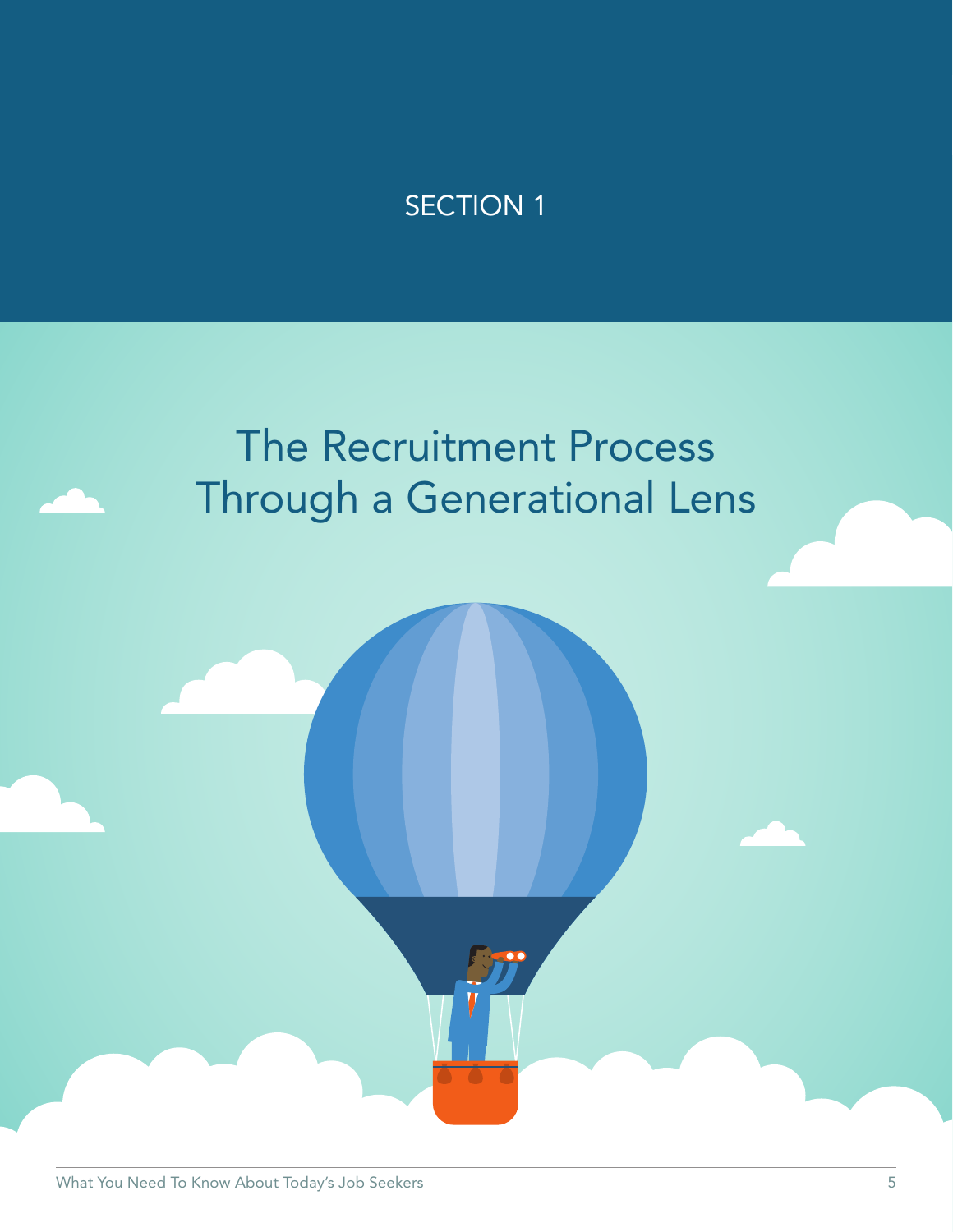Millennials have surpassed Baby Boomers as the nation's largest living generation, according to the U.S. Census Bureau. In this section, the sample was divided into generational groups according to Pew Research Center classifications: Gen Z (born after millennials), millennials (born 1981–1997), Gen X (born 1965–1980), boomer (born 1946–1964), and the silent generation (born 1928–1945). SECTION 1<br>
2017 TRENDICATORS<sup>114</sup><br>
Millennials have surpassed Baby Boomers as the nation's largest living generation, according to<br>
U.S. Census Bureau. In this section, the sample was divided into generational groups accor

| <b>GENERATIONS</b>  |     |
|---------------------|-----|
| 7                   | 2%  |
| <b>MILLENNIALS</b>  | 58% |
| X                   | 24% |
| <b>BABY BOOMERS</b> | 16% |
| <b>SILENT</b>       | 1%  |

#### Table 1. Sample Configuration

Millennials made up most of the sample (58%). Although five generations were represented, the Silent Generation was too small for subgroup comparisons. In the following sections, comparisons are made among the remaining four generations.

To understand the generational groups, we see that, within the Z, X and boomer generations subsamples, more employees report being passive job seekers. However, the majority of all active job seekers are millennials (72%).



Figure 1. Active and Passive Job Seekers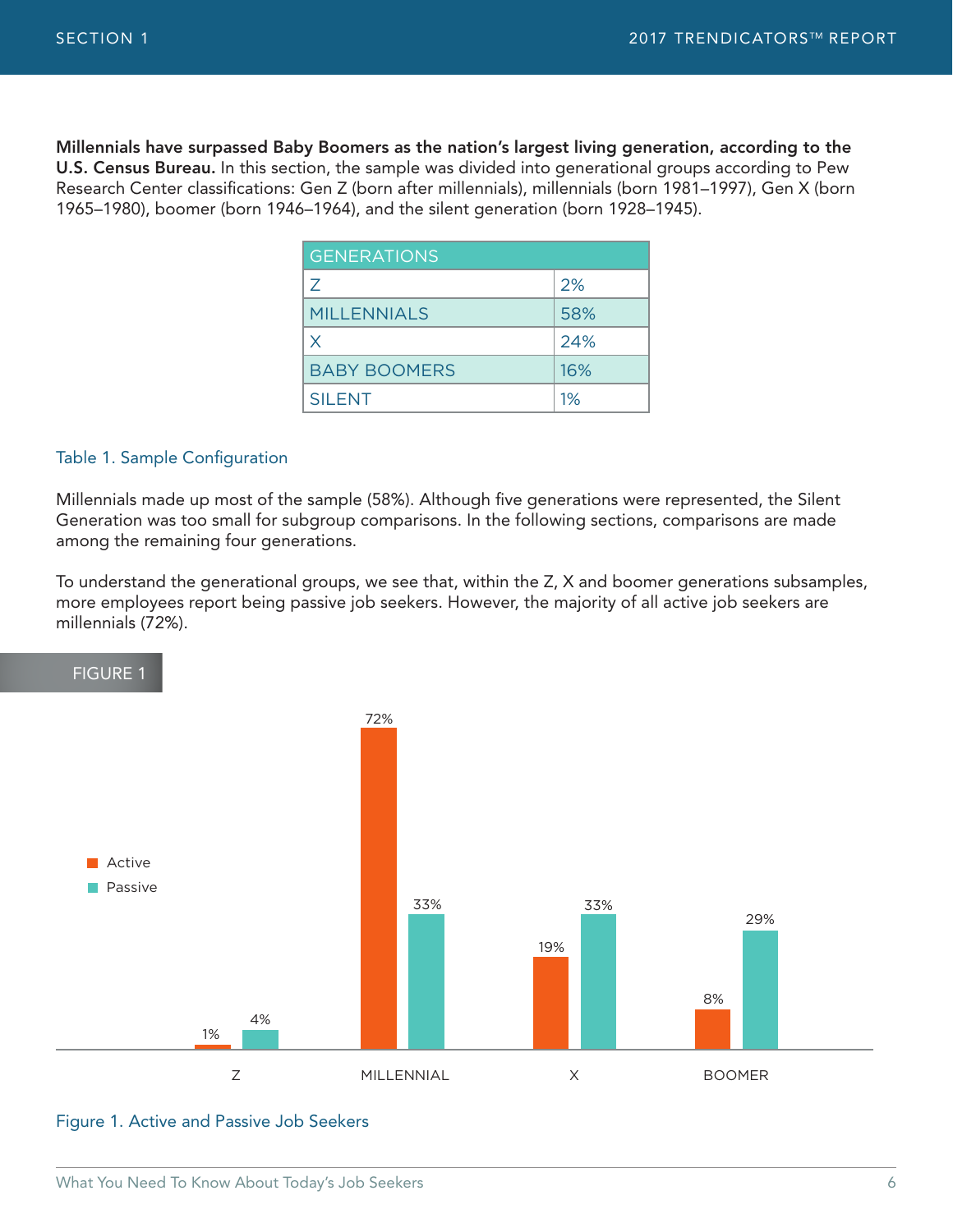### Social Interaction During the Hiring Process

During all phases of the hiring process, upwards of 81 percent of millennials rate socializing or collaborating with other employees of the company as *Very Important* or *Important*, more than members of other generations.



### Figure 2. Importance of Social Interaction during Hiring Process

### Participation in Social Communities

Nearly 80 percent of millennials indicate they are *Very Likely* or *Likely* to participate in a social community for an organization they're interested in, even if there are no current job openings—that is more than 26 points higher than Generation X. Boomers are least likely to participate in such a community (26%).



Figure 3. Participation in the Organization's Social Community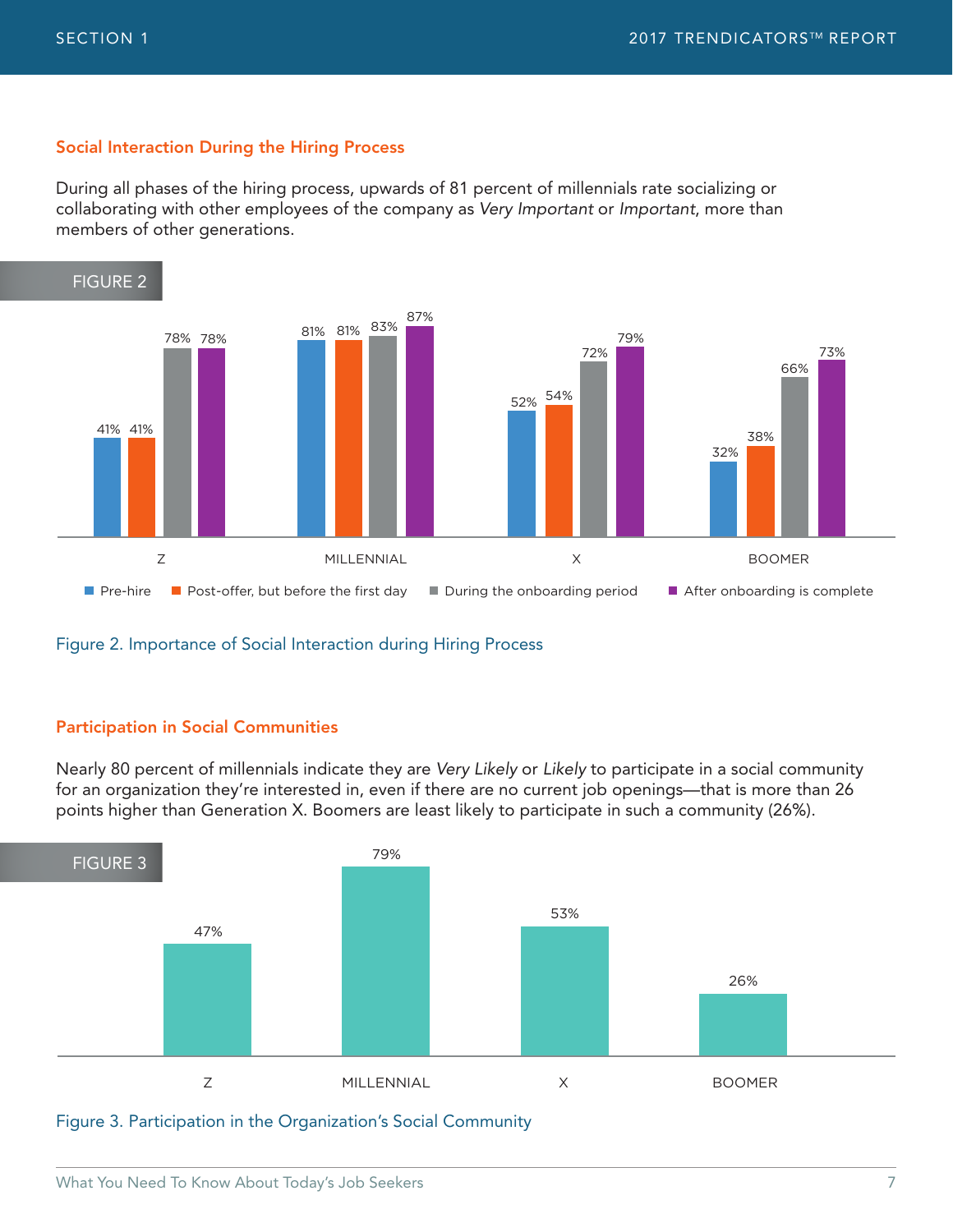### Recognition during the Hiring Process

Throughout all phases of the hiring process, more millennials rate receiving recognition or praise as *Very Important* or *Important* than members of other generations. Upwards of 79 percent of millennials believe recognition is important at each stage.





### Working Remotely

At least 20 percent of the time, 85 percent of all millennials work remotely. In contrast, only 42 percent of boomers, 65 percent of Xers, and 59 percent of Generation Z respondents work remotely at least 20 percent of the time.

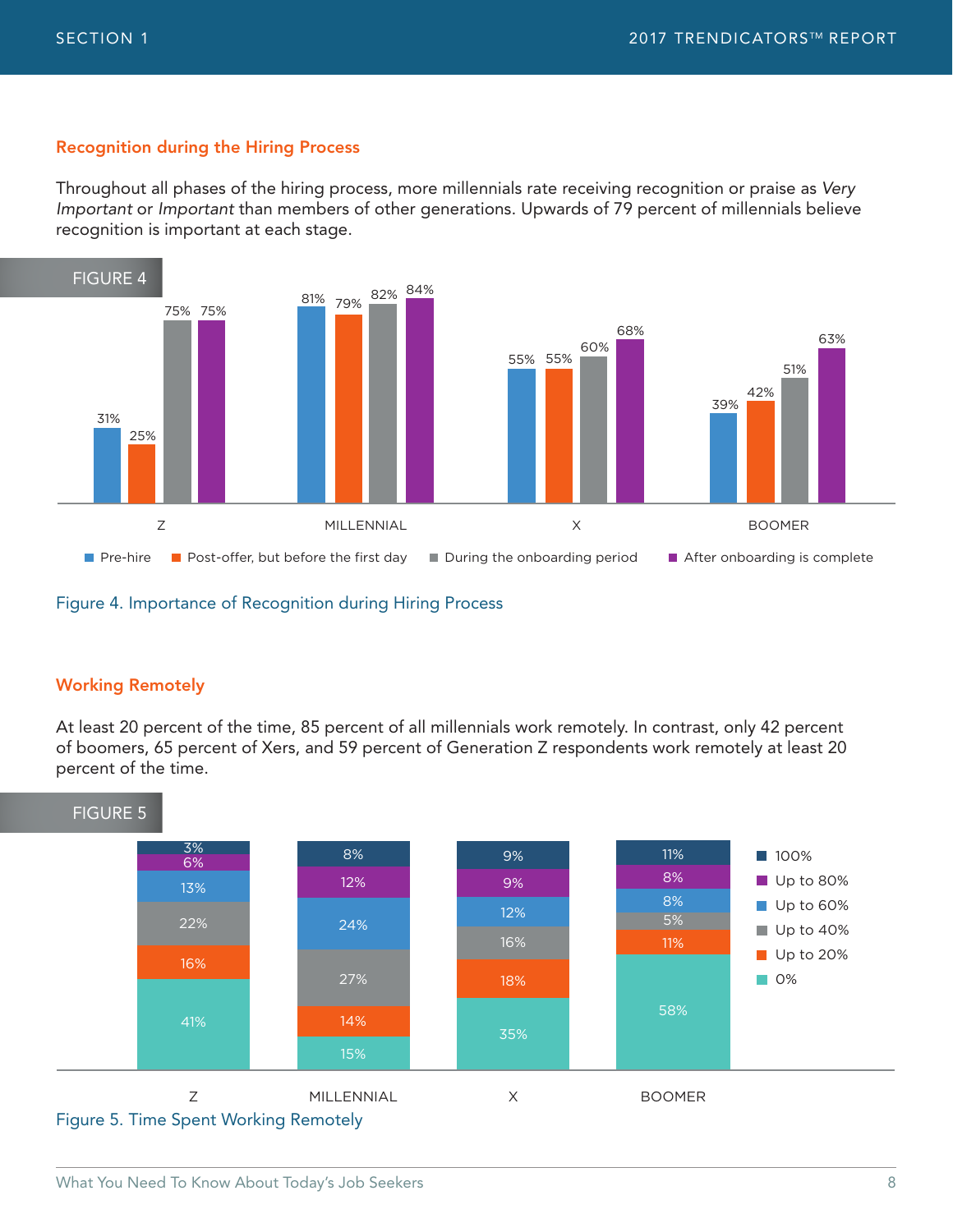### Mobile Technology

Regarding millennials, 79 percent report using a mobile device for searching and/or applying for jobs, and 84 percent of this generation expect to be able to apply for a job on a mobile device—significantly more than other generations. Interestingly, the majority of each generational group are willing to continue searching for a job even if they cannot apply for it using a mobile device.



**Expect Job Applications to be Mobile-friendly** 

Figure 6. Mobile Devices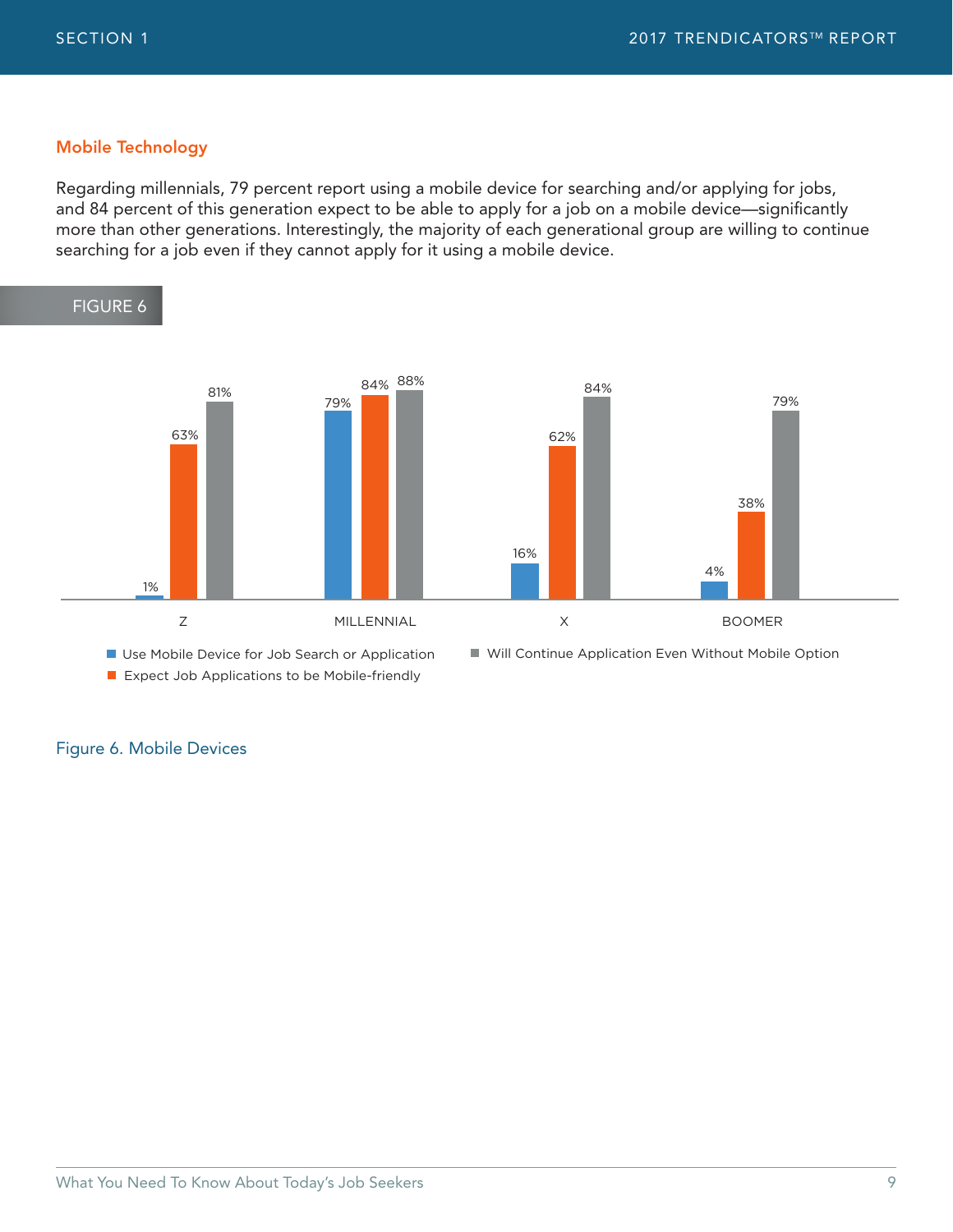### Attitudes toward the Most Recent Recruitment Process

Millennials were most likely to *Agree* or *Strongly Agree* with positive statements regarding their most recent recruitment process—nearly all (91%) found it to be smooth and efficient. Most felt valued (89%), were satisfied (90%), and would refer a friend (82%). Boomers appeared to have the least favorable attitudes toward the recruitment process.



Figure 7. Employee Attitudes toward the Recruitment Process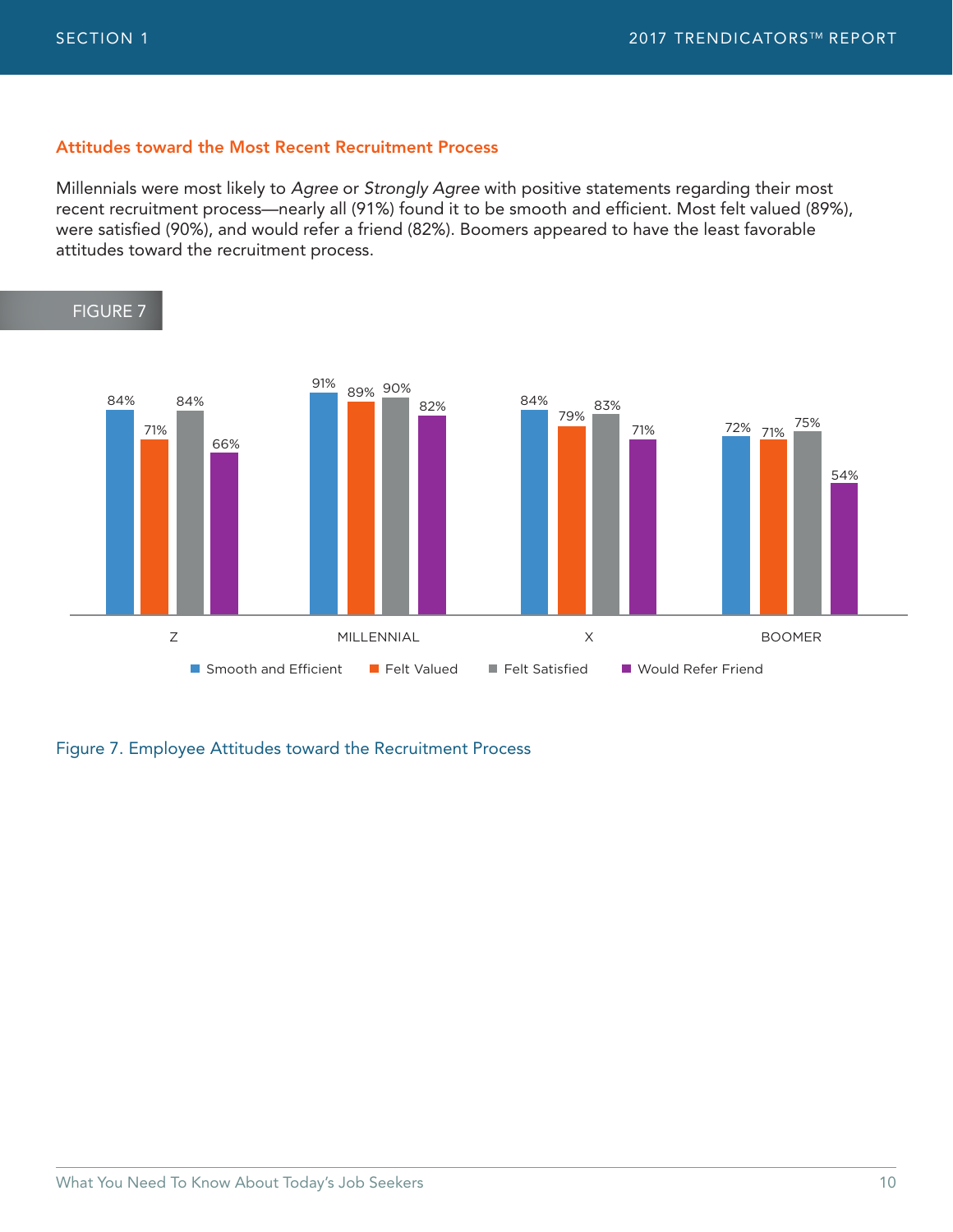### Fundamental Differences between Active and Passive Job Seekers

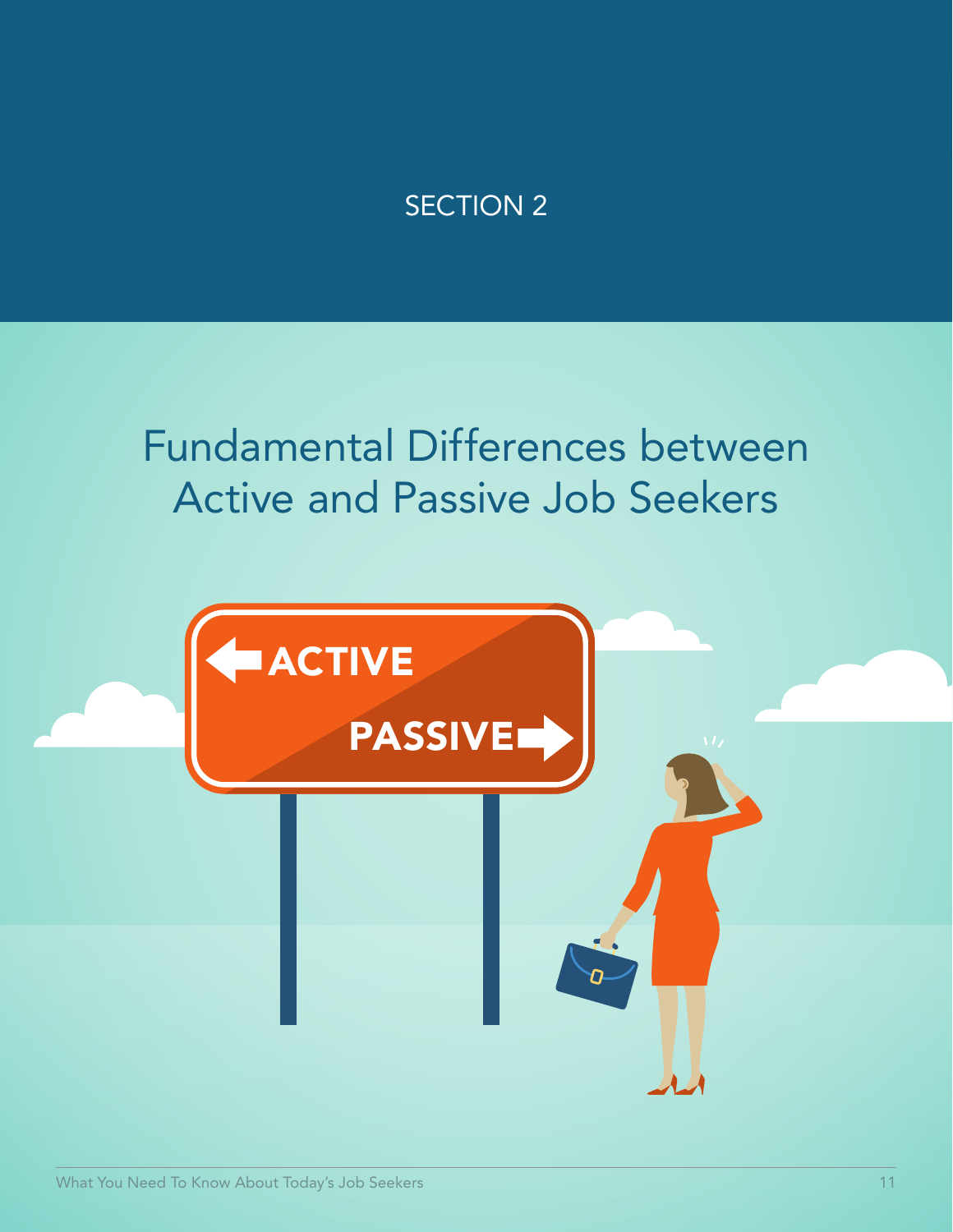It's no surprise that active and passive job seekers have different needs. The items below, constituting some of the largest differences between active and passive job seekers, represent actionable insights for targeting and fine-tuning your recruitment strategy.

| <b>ACTIVE JOB SEEKER PERSONA</b>                                                                                                                                    | PASSIVE JOB SEEKER PERSONA                                                                                                                                                           |
|---------------------------------------------------------------------------------------------------------------------------------------------------------------------|--------------------------------------------------------------------------------------------------------------------------------------------------------------------------------------|
| The majority (72%) are millennials and 84% are<br>working remotely (at least 20% of the time)                                                                       | They're great targets for new roles: 65% accept<br>a new position when it's offered to them                                                                                          |
| Lack of recognition is a hot button, representing<br>their number-one reason for seeking employment<br>elsewhere (two times more than other generational<br>groups) | Among those aged 18-44, lack of recognition and<br>uninteresting work are the key hot buttons; for those<br>45 and over, unfair compensation is the number-one<br>reason for leaving |
| Active on social media: 73% recently updated their<br>LinkedIn profile, and 64% have found a job or know<br>someone who has found a job using Facebook              | Two-thirds of passive job seekers find a thorough<br>career website important                                                                                                        |
| More than 9 out of 10 (91%) view the company's<br>career website as influential in pursuit of a job                                                                 | Only 34% reported that they recently updated their<br>LinkedIn profile                                                                                                               |
| A mobile-friendly job application experience<br>is expected by 84%                                                                                                  | Almost half (47%) don't work remotely                                                                                                                                                |
| They don't shy away from video interviews;<br>74% expect them                                                                                                       | Not comfortable with non-traditional interview<br>methods; in fact, only 31% expect a video<br>interview, and they have a lower tolerance for<br>many interviewers                   |
| Regarding the hiring process, 77% say social<br>interaction with employees of the company is<br>important                                                           | Less than half care about external factors such as<br>Glassdoor ratings, postings on social media, and CEO<br>ratings                                                                |
| External factors like reputation, Glassdoor ratings,<br>and awards received influence job acceptance                                                                | Only about five out of 10 would say the onboarding<br>experience will affect their willingness to stay with<br>the company                                                           |
| If they don't hear from anyone at their new<br>employer before their first day, 71% will consider<br>other opportunities after offer acceptance                     |                                                                                                                                                                                      |

### Table 2. Active vs. Passive Job Seekers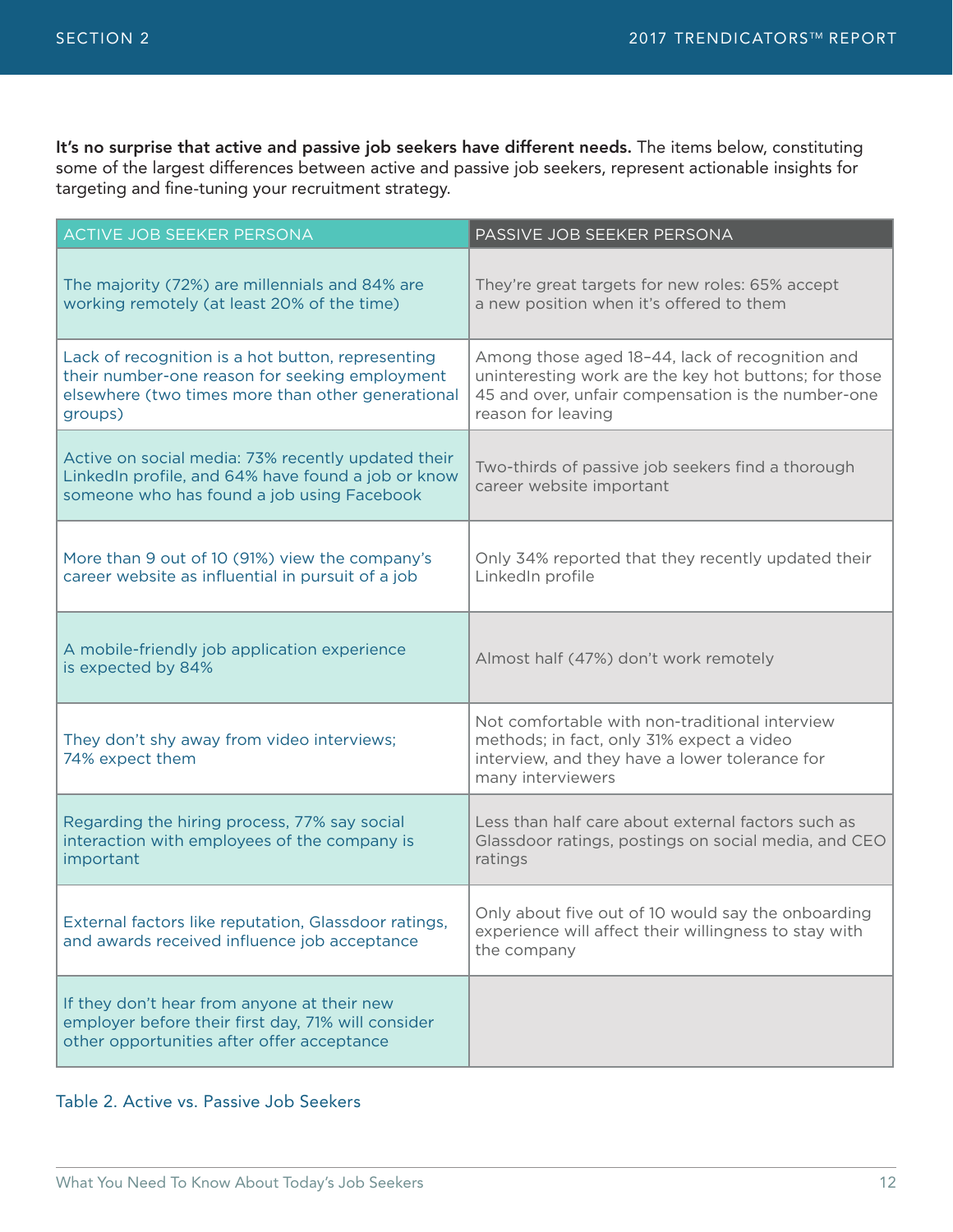# How Demographics Influence Job Seekers' Reasons for Leaving

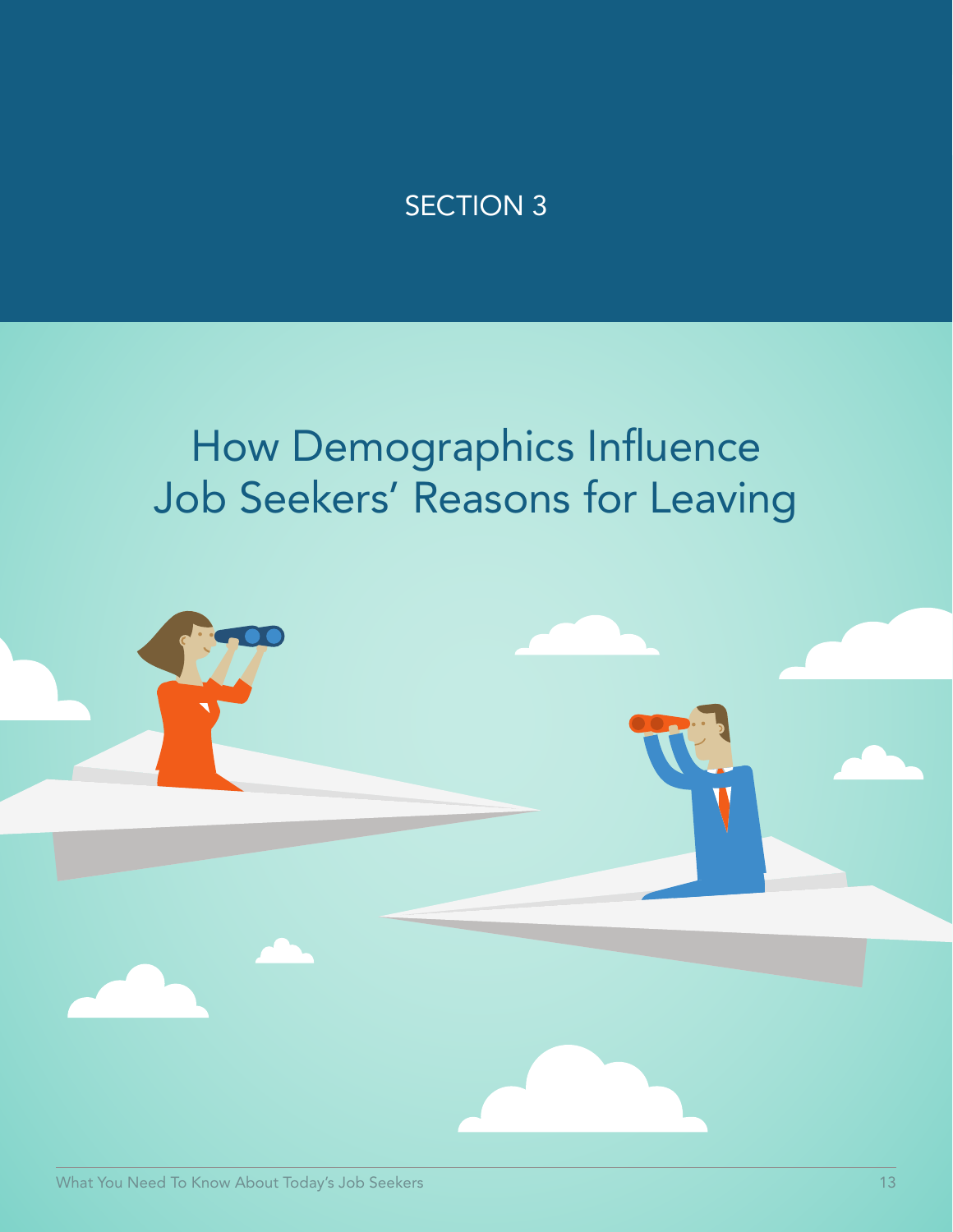Growing concern over rising voluntary turnover rates has many HR leaders considering more proactive strategies that begin during the recruitment process. The following survey results show marked differences between different demographic segments regarding employees' top reasons for leaving their current employer.  $$\sf{ECTION\ 3}$$ <br>Growing concern over rising voluntary turnover rates has many HR leaders considering more<br>proactive strategies that begin during the recruitment process. The following survey results sh<br>marked differences bet

| 29%                                      | 19%                                                    |
|------------------------------------------|--------------------------------------------------------|
| Lack of recognition, appreciation        | Inadequate or unfair                                   |
| or respect                               | compensation                                           |
| <b>18%</b>                               | 18%                                                    |
| <b>Work not interesting</b>              | High stress, inflexible hours,                         |
| or fulfilling                            | poor relations with coworkers                          |
| 16%<br>Inadequate or unfair compensation | 18%<br>Lack of recognition,<br>appreciation or respect |
| 13%                                      | 13%                                                    |
| Anxiety about job security               | Work not interesting of fulfilling                     |

Figure 8. Top Reasons for Leaving by Gender

### FIGURE 9

| Clerical                     | Lack of recognition,                                           |  |
|------------------------------|----------------------------------------------------------------|--|
| Service                      |                                                                |  |
| Technical                    | appreciation or respect                                        |  |
| Professional                 |                                                                |  |
| <b>Sales</b>                 | Work itself that is not interesting, challenging or fulfilling |  |
| Craft/Skilled Trades         |                                                                |  |
| Laborers                     | Inadequate or unfair pay, benefits,<br>or total compensation   |  |
| Other (Military/<br>Farmers) |                                                                |  |
| Operative                    | Anxiety or concern about job security                          |  |

Figure 9. Top Reason for Leaving by Job Type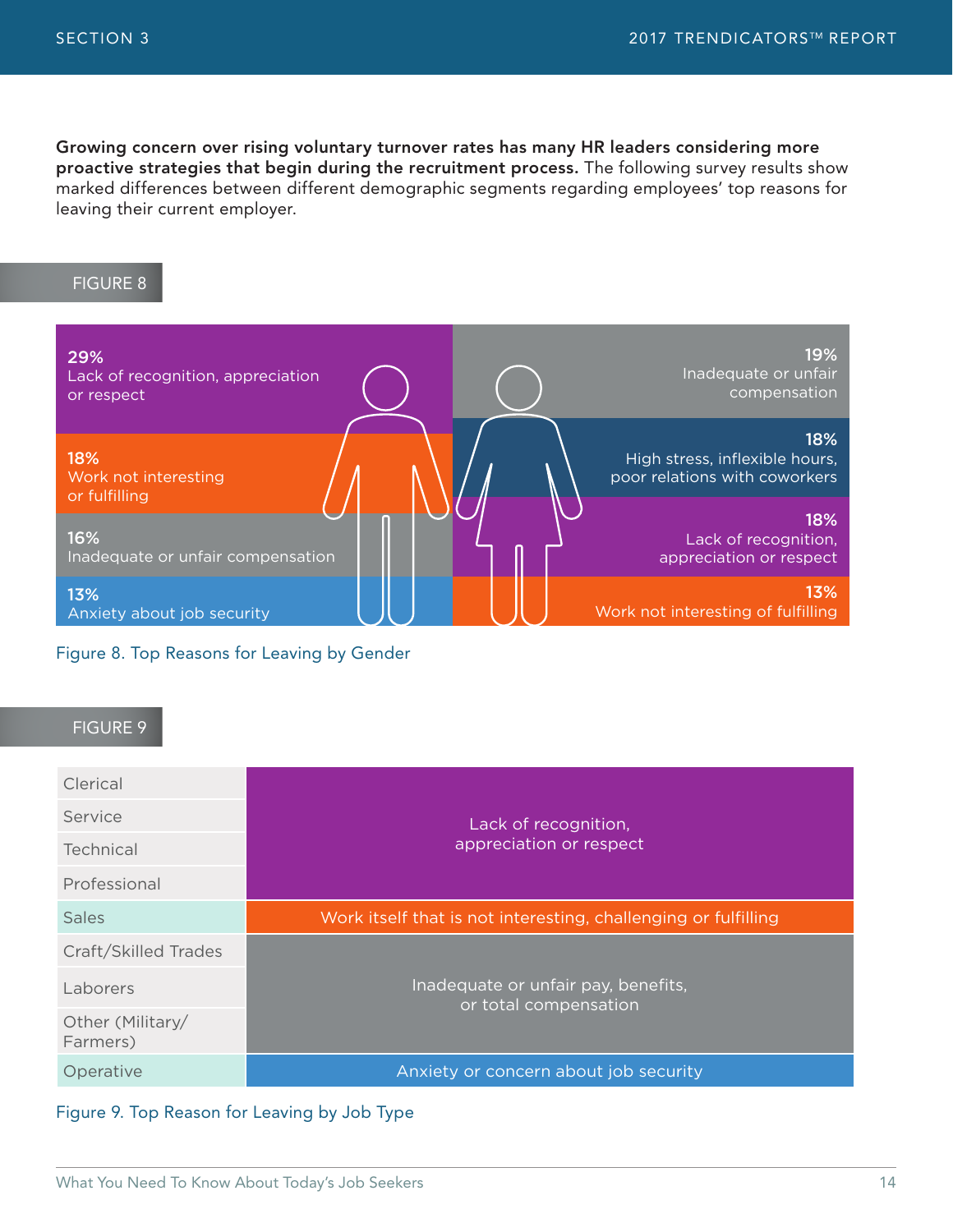| <b>SECTION 3</b> | 2017 TRENDICATORS™ REF                          |
|------------------|-------------------------------------------------|
|                  |                                                 |
| <b>FIGURE 10</b> |                                                 |
| $18 - 24$        |                                                 |
| $25 - 34$        | Lack of recognition,<br>appreciation or respect |
| $35 - 44$        |                                                 |
| 45-54            | Inadequate or unfair pay, benefits,             |
| $55+$            | or total compensation                           |

Figure 10. Top Reason for Leaving by Age Group

### FIGURE 11

| Full Time                 | Lack of recognition,<br>appreciation or respect              |
|---------------------------|--------------------------------------------------------------|
| Part Time                 | Inadequate or unfair pay, benefits,<br>or total compensation |
| Independent<br>Contractor |                                                              |
| Temp/Seasonal             | High stress, inflexible hours, poor relations with coworkers |

### Figure 11. Top Reason for Leaving by Employment Arrangement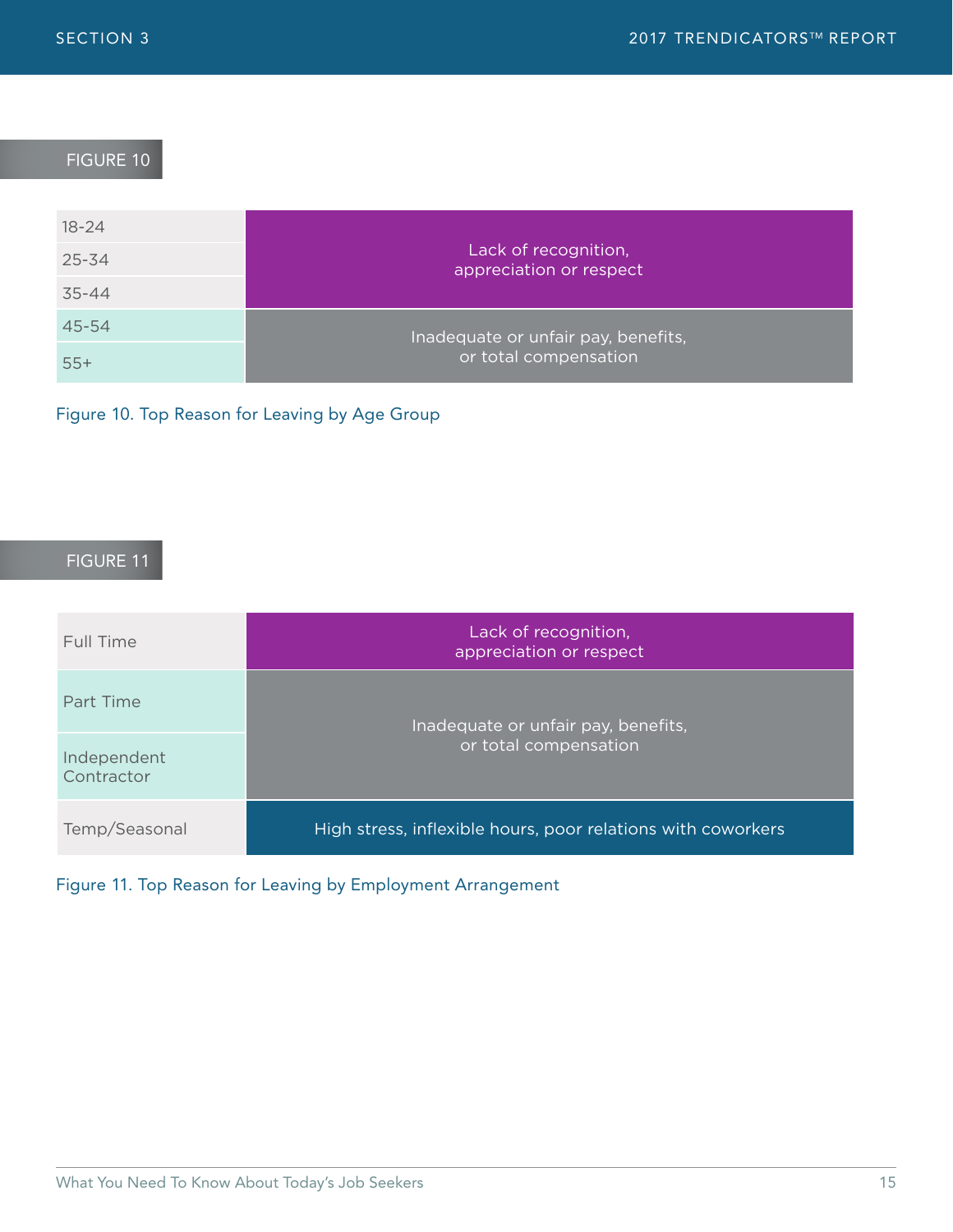### Key Factors that Influence Job Offer Acceptance

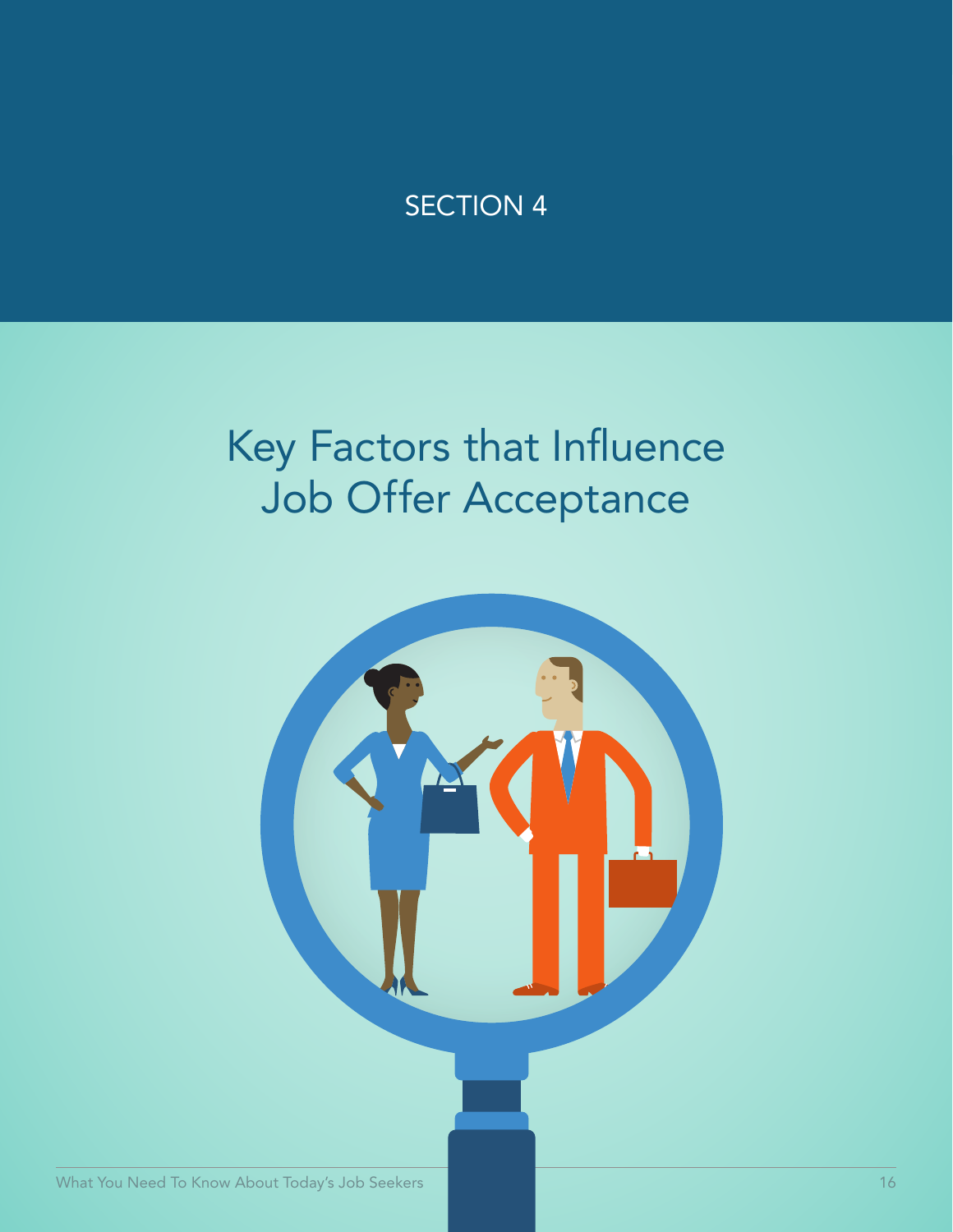Recruitment is marketing. Just as companies need to market to their customers, marketing to job seekers is critical in the war for talent. This means rethinking your corporate website, especially the career pages, to showcase your authentic brand and culture.

• Among job seekers, 82% indicate that career websites are important in influencing their pursuit of a job with that company.

And given that the number-one reason why job seekers accept job offers is being treated with dignity and respect, companies that showcase their recognition programs and people initiatives will have a competitive advantage.

• Out of all job seekers, 70% find that information on the company website about recognition programs is *Important* or *Very Important* when considering a job.

Active job seekers are more likely (81%) to find information on recognition to be important than passive job seekers (53%), a 28 percent difference. In addition, more men (81%) than women (60%) believe information on recognition is important.

But the buck doesn't stop there. Organizations need to be proactive in building their external brand. In fact, more than half of employees view external factors, such as reputation, as important.

#### How Important Are External Factors in Influencing the Job Offer?

| The company's reputation                                  | 84% |
|-----------------------------------------------------------|-----|
| Company ratings and reviews on websites (e.g., Glassdoor) | 69% |
| CEO ratings and reviews on websites                       |     |
| Postings on social media about the company or employees   | 63% |
| Awards or recognition that company has received           | 63% |

#### Table 3. External Factors in Influencing the Job Offer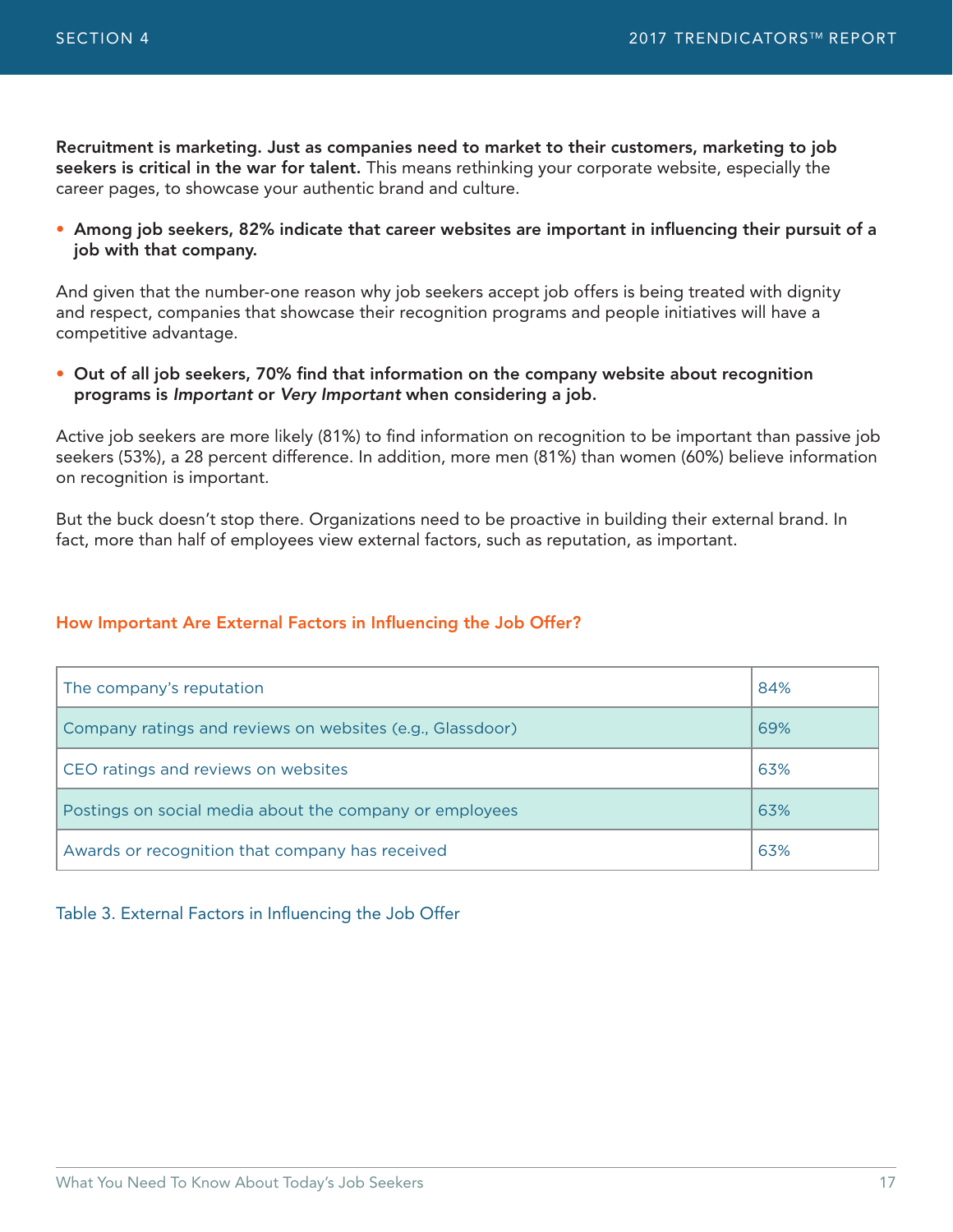# Job Seeker Expectations for Pre-Boarding and Onboarding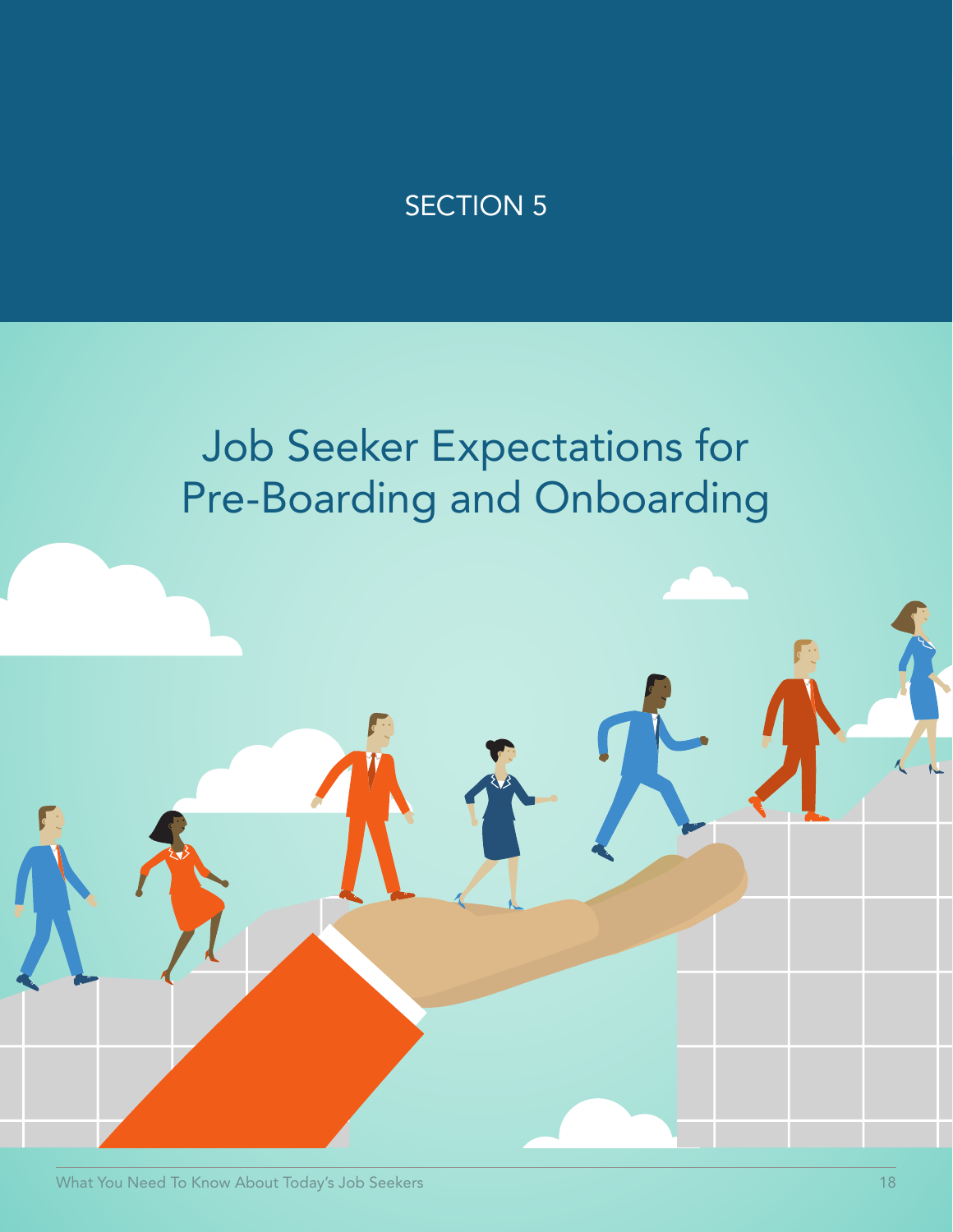We've seen the emergence of pre-boarding, which refers to those onboarding activities that start before the first day on the job. In fact, nearly six out of 10 individuals (58%) would consider another job if someone didn't engage them between the time of offer and the first day on the job.

### What are employees' pre-boarding expectations?

The chart below gives a good indication. It's no surprise that tactical activities like the completion of new hire paperwork and background/drug checks appear at the top of the list. But look above the waterline. Consider going the extra mile with a new hire portal or a meet and greet with a member of the senior leadership team.

| Completion of new hire paperwork                                  | 77% |
|-------------------------------------------------------------------|-----|
| Background check                                                  |     |
| Drug test                                                         | 71% |
| Review of employee benefits                                       | 71% |
| <b>Facility tour</b>                                              | 66% |
| Orientation session                                               | 63% |
| Access to a new hire portal to learn about the company            | 62% |
| Meet and greet with senior leadership                             | 52% |
| Assessments to understand career pathing                          | 49% |
| Being paired with a mentor who can help navigate the organization |     |

### Table 4. Pre-boarding Expectations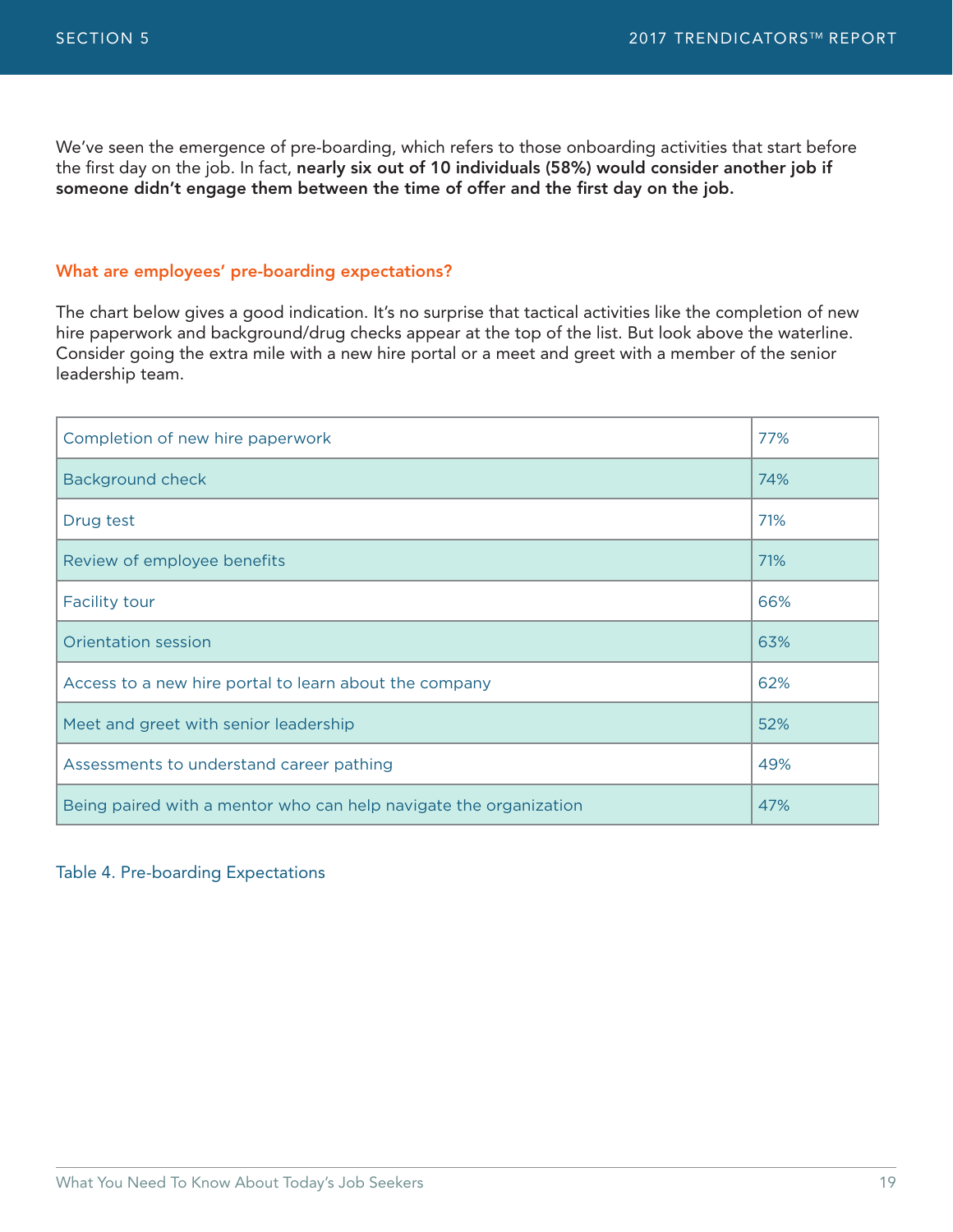SECTION 5 2017 TRENDICATORS™ REPO<br>2017 TRENDICATORS™ REPO<br>We also asked job seekers their opinions on the impact of a personalized welcome gift from the employer, as well as when the welcome gift should arrive. Interestingly, 61% of individuals say that a personalized gift at the time of offer would influence their acceptance of that job offer. For millennials aged 25–34, that number is even higher at 82%. Timing is also key.

#### When should personalized gifts arrive?

| Sometime between offer acceptance and my first day on the job                               | 29% |
|---------------------------------------------------------------------------------------------|-----|
| At the time of job offer                                                                    | 26% |
| My first day on the job                                                                     | 18% |
| After completing my onboarding plan, to recognize my early efforts<br>with the organization | 18% |
| Shortly after my first day                                                                  | 8%  |

#### Table 5. Timing of Personalized Gifts

#### The Impact of Onboarding on Retention

Is onboarding linked to turnover? The answer is a resounding "yes," based on our research findings. More than half of respondents consider the onboarding experience crucial. If the experience is poor, they'll seek employment elsewhere. And if the experience is a positive one, they're more likely to stay. But make no mistake: newly acquired employees are still deciding whether they want to work for you.

- 69% say that their first day on the job experience will affect their decision to stay with the organization for more than a month
- 72% say that their total onboarding experience will affect their decision to stay with the organization for more than a year
- 59% say that a poor onboarding experience will result in their immediately looking for a job outside of the company